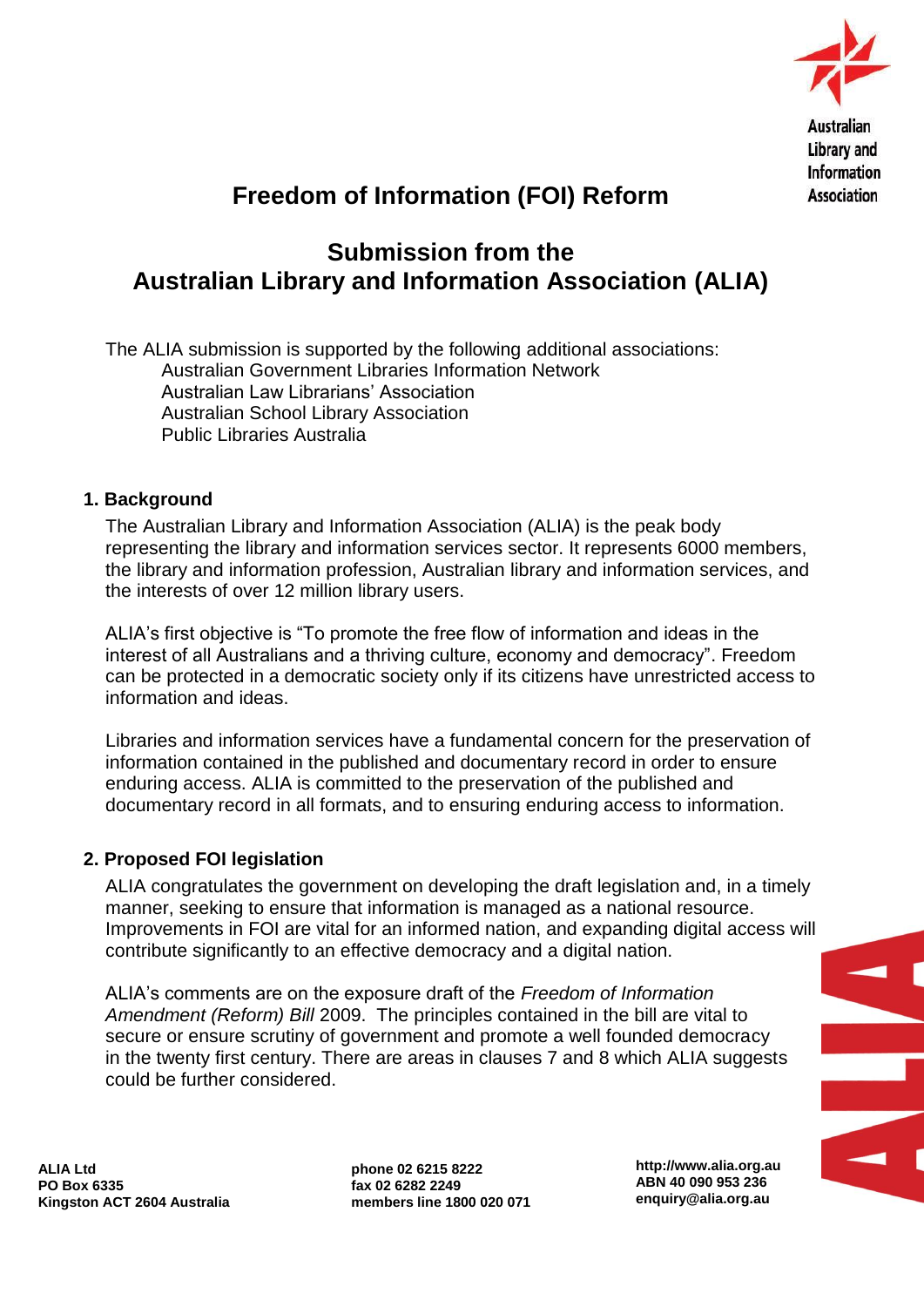Clause 7 requires the establishment of an information plan for agencies to ensure that "Information published by an agency must be kept accurate, up-to-date and complete". Providing access to accurate up-to-date information online is essential; however a number of agencies currently consider that providing up-to-date information means that older information, such as reports are not provided online. The Workplace Authority, International Air Services Commission, Civil Aviation Safety Authority (CASA) and Australian Government Solicitor (AGS) only make their current annual reports available online, for example. Superseded reports are removed from the internet when new annual report are published, thereby severely limiting access by the Australian community to information on the operation of these agencies in previous years.

We recommend that clause 7 be strengthened with the inclusion of a request to retain policies and statements from the past. The ability to compare old and new policies and directions is essential in ensuring the transparency of government. The example of the change of government in November 2007 can be used, when many agencies removed information that related in to policies set by the previous government.

Clause 8 provides for publication of specific information including:

- (e) the information in annual reports prepared by the agency that are laid before the Parliament;
- (g) the information in documents to which the agency routinely gives access in response to requests under Part III (access to documents);
- (h) the information held by the agency that is routinely provided to the Parliament in response to requests and orders from the Parliament.

ALIA believes that there are three major issues that could limit the effectiveness of the operation of this clause.

Firstly, the obligation of publication can only apply to existing entities. When government entities change, through machinery of government, or other administrative changes, or where agencies only exist for a specific time, such as Royal Commissions and Commissions of Enquiry, their online publications may end with the cessation of the entity and disappear. This is a consequence of a completely devolved system where decisions are made by each agency on long term availability. The National Library of Australia maintains an Australian digital archive, *Pandora<sup>1</sup>* , which unlike agency web sites, meets long term preservation requirements and is managed for this purpose. If entities were required to deposit a copy of their online publications and appropriate funding was provided to the National Library for this purpose the "disappearance" of government information would be prevented.

ALIA recommends that proper management for long term access needs to encompass digital publication and preservation through an archive managed consistent with internationally accepted preservation standards.

Secondly, ALIA notes that not all government publications are available online. We recommend that it be mandatory to digitise government publications which are

<sup>1</sup> http://pandora.nla.gov.au/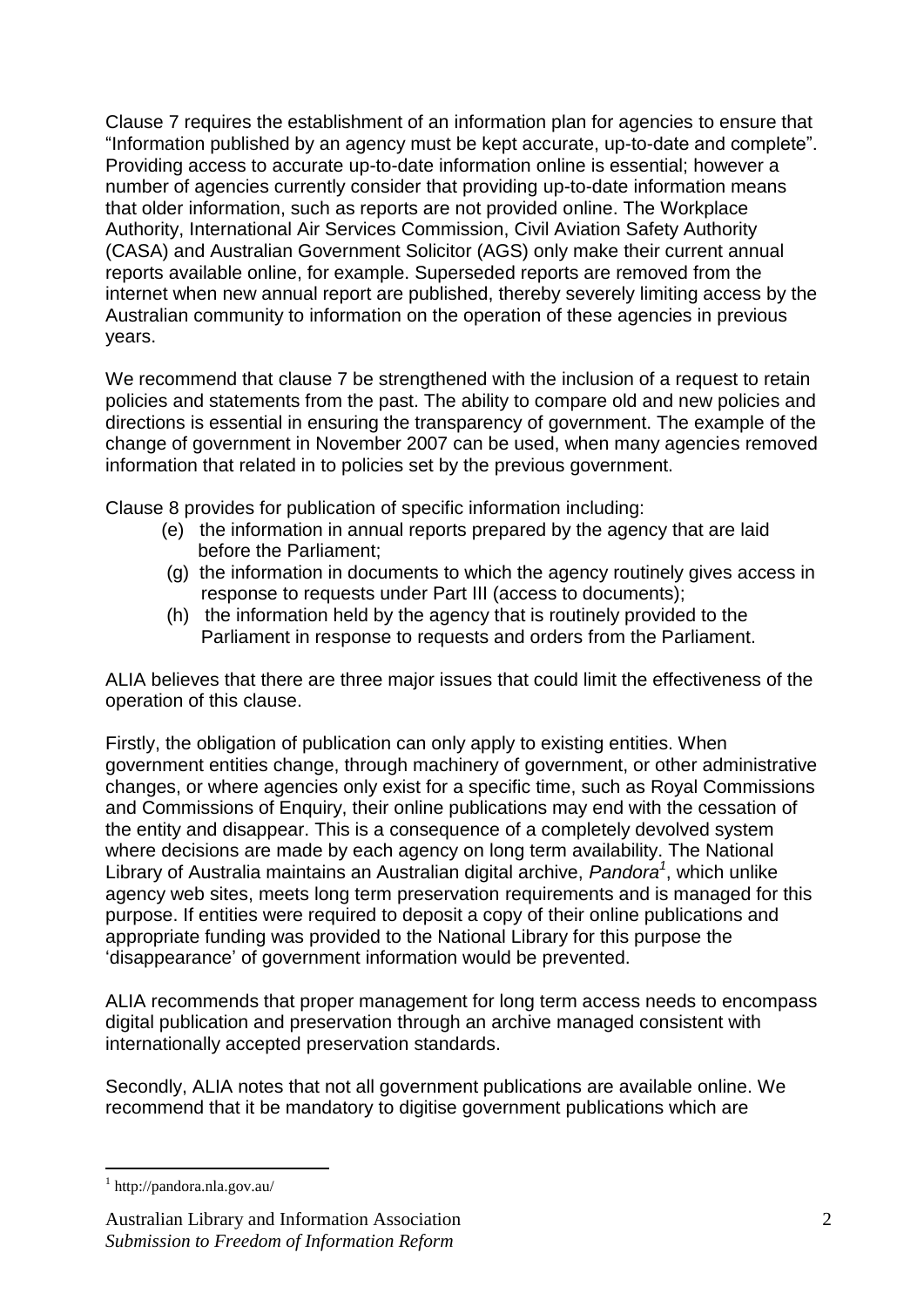currently only published in print. ALIA notes that the ANAO has found, for example, that only 90% of parliamentary papers are available online.

Thirdly, while government publications may be available online many are extremely difficult to locate. A study of papers order to be printed by the Joint Committee on Publications in 2008 found that approximately 50% could not be found easily through publications.gov.au, many could not be found through search engines on agency web sites, and others could only be found with very complex advanced searches on Google. If government information is published online, but cannot be found, the Australian community cannot easily exercise any scrutiny of government, or benefit from the publications.

ALIA also recommends that the legislation be expanded to include online publication of research, including data, commissioned by agencies; for example, by the Australian Research Council and National Health and Medical Research Council. Other countries have delivered schemes which ensure that publicly funded research is available to those than funded it – the public. The US National Institute of Health, for example, has mandated free community access to publicly funded research in 2008. Its policy is clear: "Enhancing public access to archived publications resulting from NIH funded research)" requires the outputs of research (manuscripts) to be deposited in PubMed Central. Making this research available produces significant public good: it enables quick and effective access to publicly funded research, while reducing duplication and creating a platform for collaboration.

In many other countries, agencies (such as the Canadian Institutes of Health Research) have similar policies to the National Institute of Health. In Australia, the National Health and Medical Research Council guidelines are less demanding. They state that, "Researchers have a responsibility to their colleagues and the wider community to disseminate a full account of their research as broadly as possible."

ALIA recognises that some government records do not constitute public sector information and should not be freely available electronically. For those documents we recommend that an appropriate charging regime be in place to recoup production costs.

#### **3. International developments**

The development of open access to information/publications of government entities has been identified as a critical issue around the world. Earlier this year, the US Office of Science and Technology published a report calling for government scientific digital data to be unleashed. The authoring Interagency Group of 24 agencies called for new structures and approaches, commenting that, "Data are not consumed by the ideas and innovations they spark, but are an endless fuel for creativity".

The European Union has regulated for an open approach to public sector information. Its directive is intended to remove the barriers that limit cross-border re-use. With approximately EUR 27 billion in PSI assets, increasing commercial benefit has been seen as vital. The directive sets out how public sector bodies should make their information available for re-use and outlines a range of conditions. The European Union has been vigilant in monitoring its implementation. On 19 March 2009, it